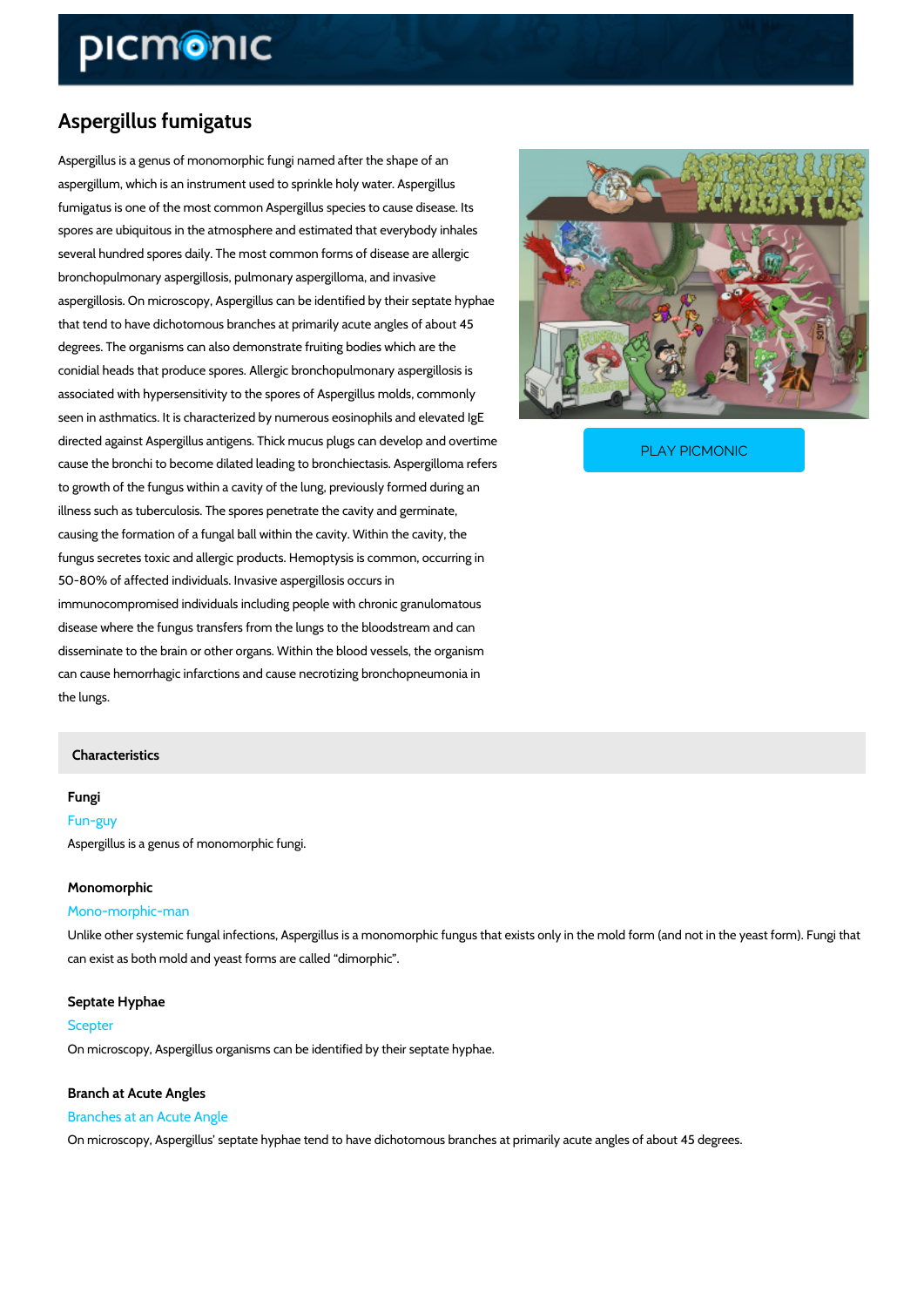## Fruiting Bodies Fruiting-tree

The organisms can also demonstrate fruiting bodies which are the conidial heads that produce

#### Disease

## Allergic Bronchopulmonary Aspergillosis (ABPA) Allergy-alligator with Asparagus

Allergic bronchopulmonary aspergillosis (ABPA) is associated with hypersensitivity to the spo is characterized by numerous eosinophils and elevated IgE directed against Aspergillus antige including cough productive of brown bronchial mucous casts, rhinosinusitis, or nonspecific sy antifungal therapy (-azoles).

#### Eosinophilia

## Eosinophilia-eagle

Allergic bronchopulmonary aspergillosis is characterized by numerous eosinophils, which are play a role in allergies and asthma.

## Increased IgE

#### (IgE) Electric-goblin

ABPA is characterized by an increase in IgE. The main function of IgE is immunity to parasite reactions.

## Glucocorticoids +/- Azoles

#### Glue-quarter on Steroids

Steroids are the mainstay of treatment for patients with ABPA because they help reduce the m inhaled route. Itraconazole may be added to the treatment regimen.

#### Pulmonary Aspergillosis

### Lungs and Asparagus

Pulmonary aspergillosis is usually chronic and manifests radiologically as nodules, cavities, or cough, shortness of breath, or recurrent pneumonia will lead to a chest x-ray or CT to reveal disease is not progressing radiographically, then no treatment is necessary. However, the def with pre- and postoperative antifungal therapy (e.g. voriconazole, itraconazole).

#### TB Cavity

#### TB-TV cavity

Tuberculosis (TB) is a common cause of previous lung parenchyma cavity formation. As such, germinate, causing the formation of a fungal ball (i.e. aspergilloma) within the cavity.

#### Lung Aspergilloma

#### Asparagus-gnome in Lungs

Aspergilloma refers to growth of the fungus within a cavity of the lung, previously formed dur conditions can also predispose to aspergilloma formation, including chronic pulmonary asperg germinate, causing the formation of a fungal ball within the cavity. Multiple lung nodules may